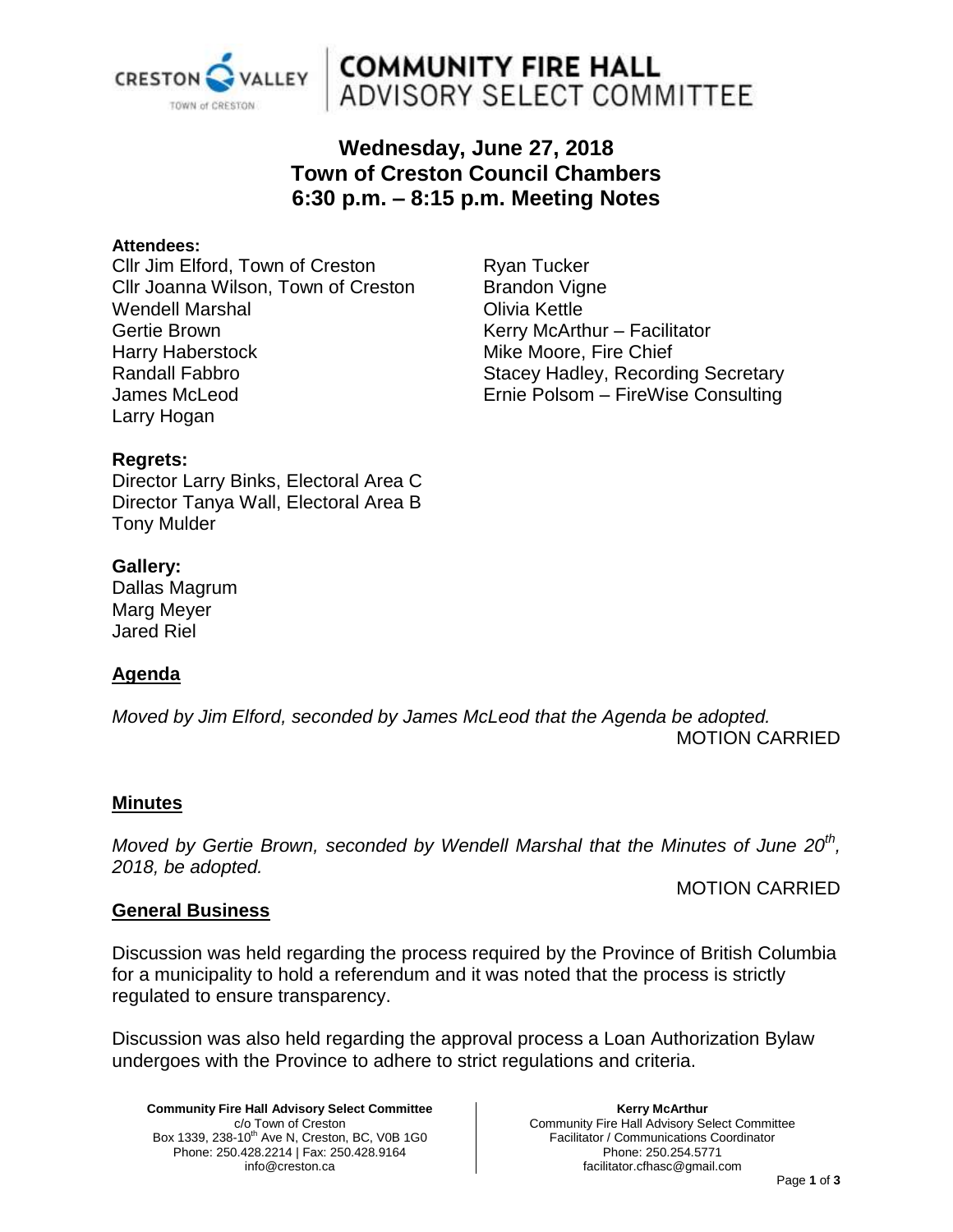

## **COMMUNITY FIRE HALL<br>ADVISORY SELECT COMMITTEE**

E. Polsom advised that the Town of Creston is able to address all of the Town's infrastructure needs while contributing \$1,000,000 of general reserves to a new Fire Hall project.

*Moved by Harry Haberstock, seconded by Brandon Vigne THAT the Community Fire Hall Advisory Select Committee recommend to Council that a referendum for the borrowing for a new Fire Hall based on the Altus Canadian Cost Guide's recommended \$350 per square foot and an estimated Fire Hall footprint of 14,000 square foot be held; AND FURTHER, THAT the Town of Creston use this calculation including site development, contingency and land purchase less \$1,000,000 in reserve funding to establish a maximum borrowing amount for a borrowing referendum; whereby, the public is asked for their permission to borrow a maximum amount of \$4,500,000 with \$2.95 million of the total borrowing amount to be repaid by Town of Creston taxpayers.*

#### MOTION CARRIED

#### **Open House**

K. McArthur presented and reviewed the feedback and comments received from the Open House Feedback Forms submitted during the Open House process noting that the 16 samples received are not considered a representative sample.

Discussion was held regarding the Open House and verbal feedback received during the event by various ASC members and the requirement of clear, concise and transparent communications moving forward.

Members of the ASC outlined the following potential methods of communication moving forward:

- > Handouts/Flyers in coffee shops, A & W, Library etc.;
- $\triangleright$  Weekly Question and Answers;
- $\triangleright$  Attendance at Farmers' Markets, Fall Fair etc.;
- Post Video at Public Washrooms, Social Media and Website etc.;
- $\triangleright$  Post Display Panels in Recreation Complex and in the Visitors Information Centre; and,
- $\triangleright$  Post articles in iLoveCreston and Funpape.

### **Parking Lot**

K. McArthur provided a review of the Parking Lot and discussion was held and it was noted that all items on the Parking Lot have been addressed.

**Community Fire Hall Advisory Select Committee** c/o Town of Creston Box 1339, 238-10<sup>th</sup> Ave N, Creston, BC, V0B 1G0 Phone: 250.428.2214 | Fax: 250.428.9164 info@creston.ca

**Kerry McArthur** Community Fire Hall Advisory Select Committee Facilitator / Communications Coordinator Phone: 250.254.5771 facilitator.cfhasc@gmail.com